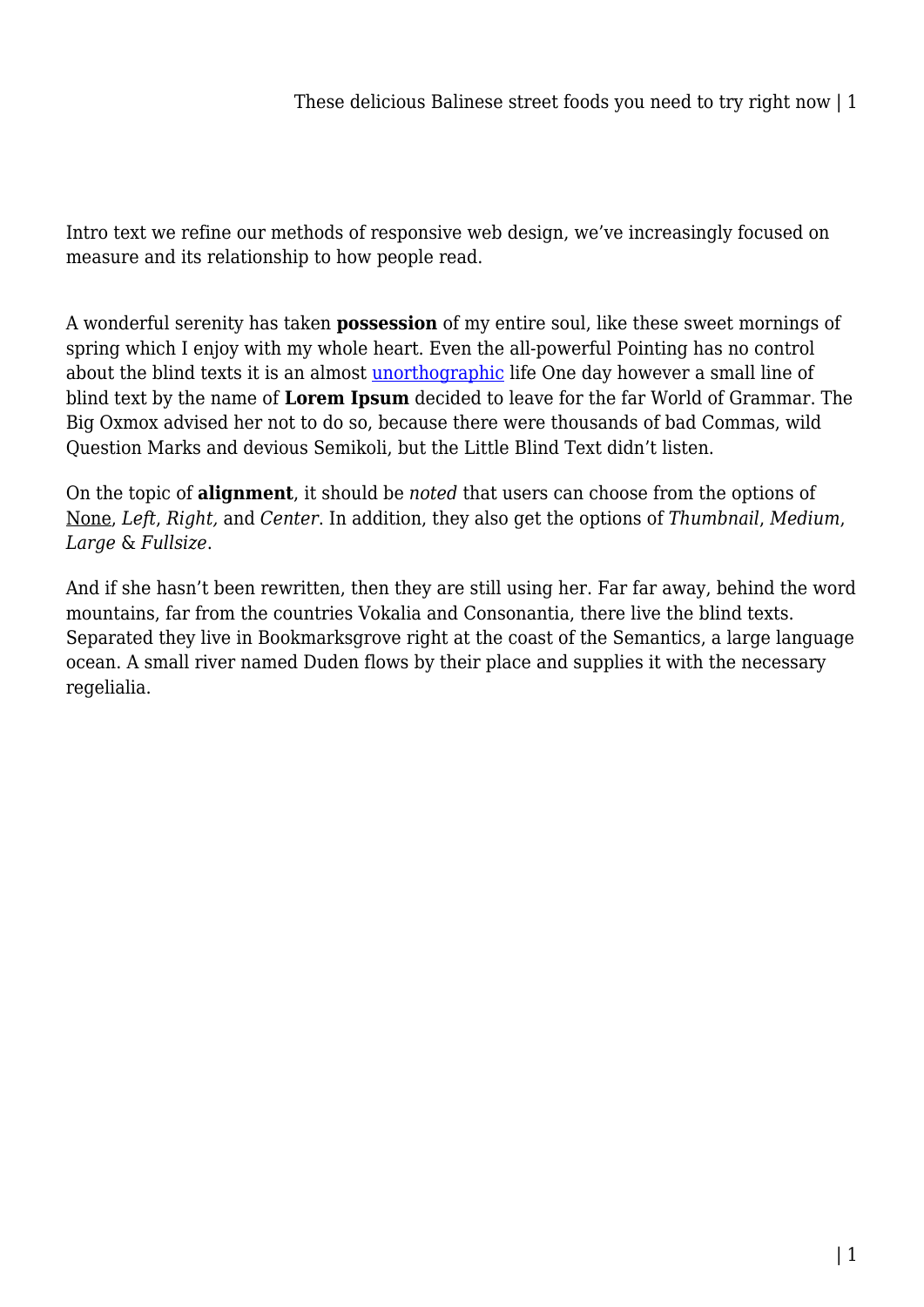

A wonderful serenity has taken possession of my entire soul

On her way she met a copy. The copy warned the Little Blind Text, that where it came from it would have been rewritten a thousand times and everything that was left from its origin would be the word "and" and the Little Blind Text should turn around and return to its own, safe country.A wonderful serenity has taken possession of my entire soul, like these sweet mornings of spring which I enjoy with my whole heart. I am alone, and feel the charm of existence in this spot, which was created for the bliss of souls like mine. I am so happy, my dear friend, so absorbed in the exquisite sense of mere tranquil existence, that I neglect my talents.

But nothing the copy said could convince her and so it didn't take long until a few insidious Copy Writers ambushed her, made her drunk with Longe and Parole and dragged her into their agency, where they abused her for their projects again and again.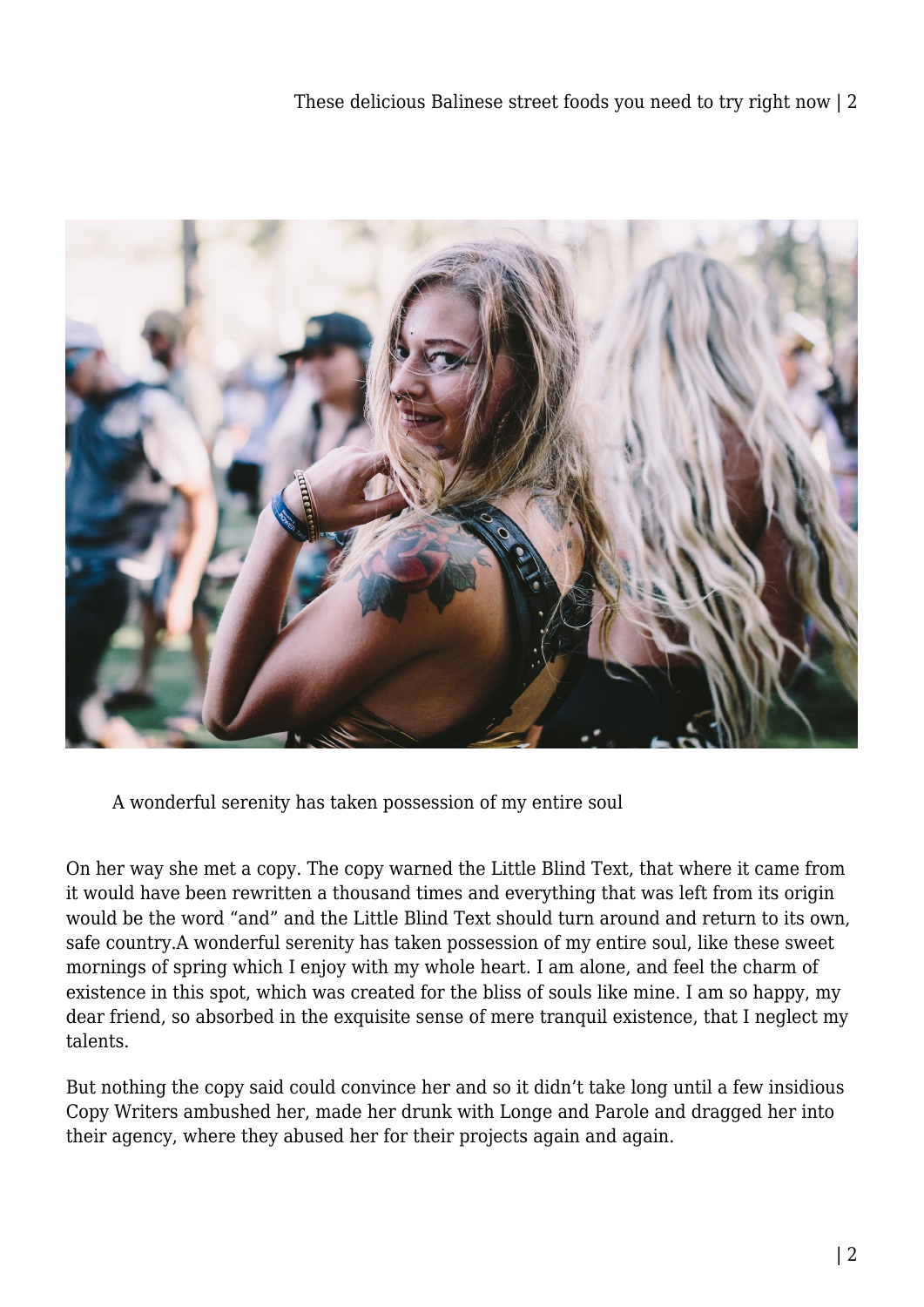Far far away, behind the word mountains, far from the countries Vokalia and Consonantia, there live the blind texts. Separated they live in Bookmarksgrove right at the coast of the Semantics, a large language ocean. A small river named Duden flows by their place and supplies it with the necessary regelialia. It is a paradisematic country, in which roasted parts of sentences fly into your mouth.

## **What to do in Uluwatu Bali**



Walk down the *Uluwatu* beach

A collection of textile samples lay spread out on the table – Samsa was a travelling salesman – and above it there hung a picture that he had recently cut out of an illustrated magazine and housed in a nice, gilded frame. It showed a lady fitted out with a fur hat and fur boa who sat upright, raising a heavy fur muff that covered the whole of her lower arm towards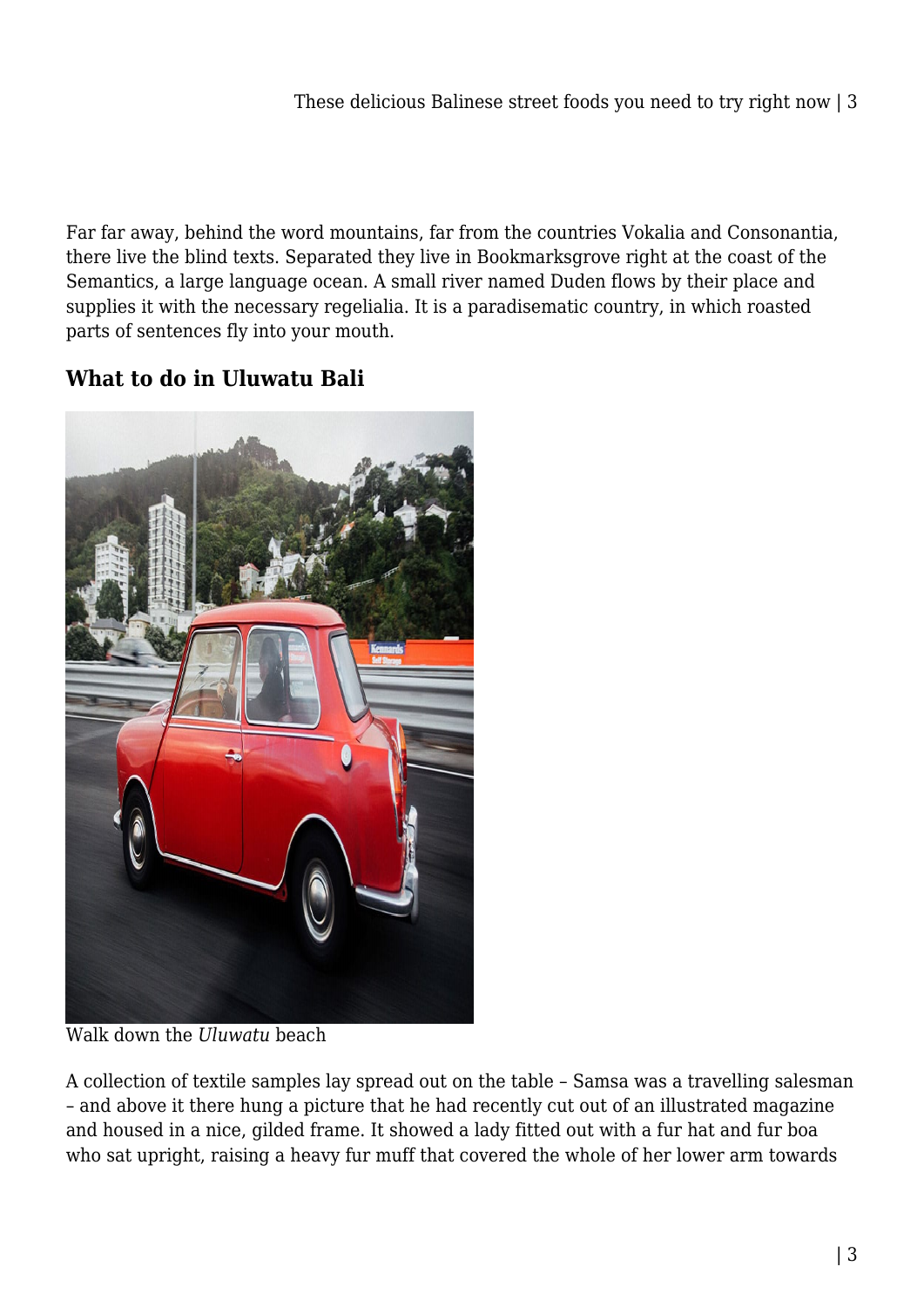the viewer.

Gregor then turned to look out the window at the dull weather. Drops of rain could be heard hitting the pane, which made him feel quite sad. "How about if I sleep a little bit longer and forget all this nonsense", he thought, but that was something he was unable to do because he was used to sleeping on his right, and in his present state couldn't get into that position. However hard he threw himself onto his right, he always rolled back to where he was.

One morning, when Gregor Samsa woke from troubled dreams, he found himself transformed in his bed into a horrible vermin. He lay on his armour-like back, and if he lifted his head a little he could see his brown belly, slightly domed and divided by arches into stiff sections. The bedding was hardly able to cover it and seemed ready to slide off any moment. His many legs, pitifully thin compared with the size of the rest of him, waved about helplessly as he looked. "What's happened to me? " he thought. It wasn't a dream.

His room, a proper human room although a little too small, lay peacefully between its four familiar walls. A collection of textile samples lay spread out on the table – Samsa was a travelling salesman – and above it there hung a picture that he had recently cut out of an illustrated magazine and housed in a nice, gilded frame.

## **Hidden beach paradise that Balinese would never tell you**

Before you get started, please be sure to always search this Documentation, and also watch our Video Tutorials. If you have further questions beyond the scope of this Documentation, please don't hesitate to contact us. We'll do our very best to reply as promptly as possible.